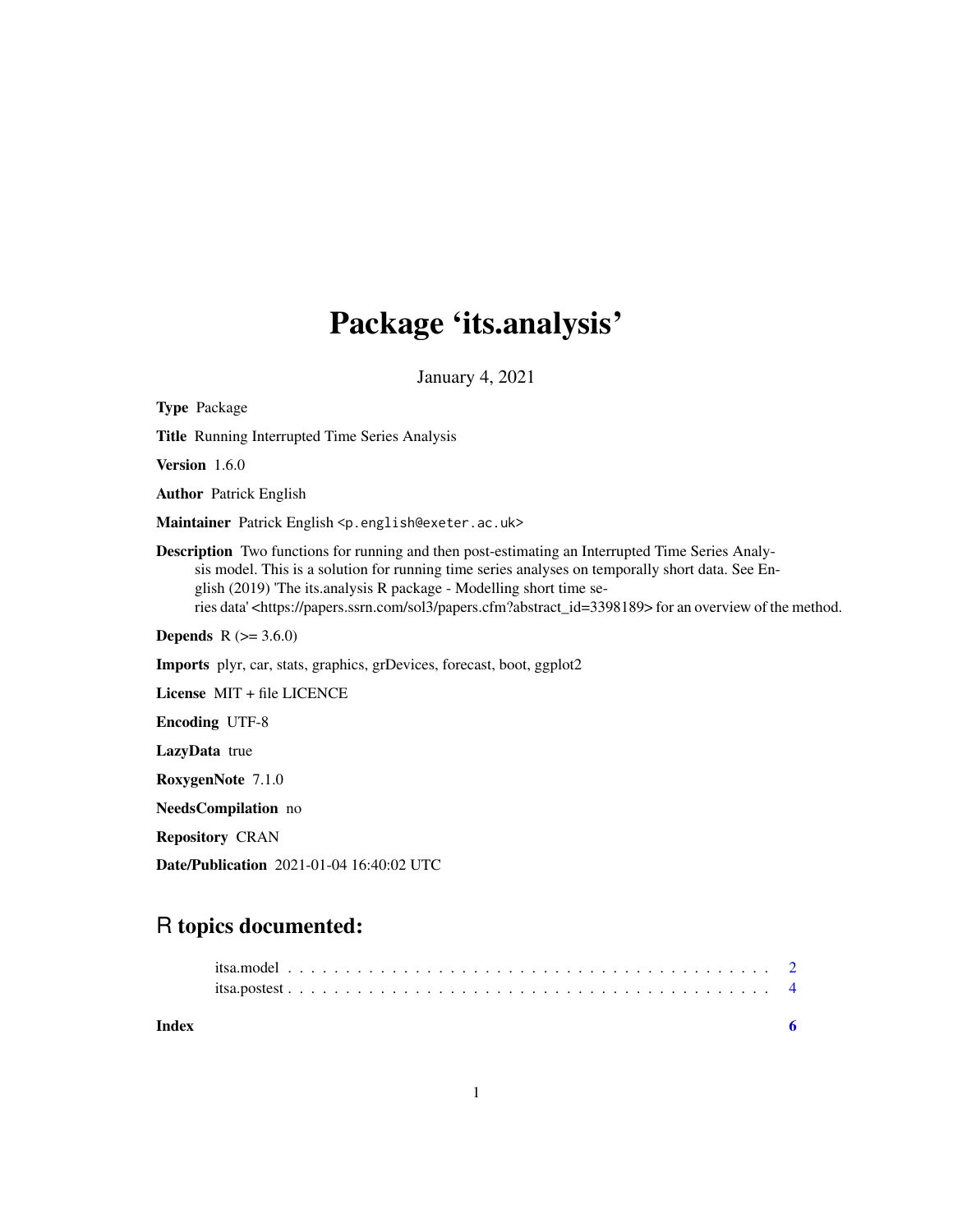<span id="page-1-0"></span>

#### Description

Sets up an Interrupted Time Series Analysis (ITSA) for analysing short time series data.

#### Usage

```
itsa.model(
  data = NULL,
  time = NULL,
  depvar = NULL,
  interrupt_var = NULL,
  covariates = NULL,
  alpha = 0.05,
 no.plots = FALSE,
 bootstrap = TRUE,
 Reps = 1000,parr = "no",print = TRUE
)
```
#### Arguments

| data          | define data. Must be a data frame or object coercible into a data frame.                                                                                           |
|---------------|--------------------------------------------------------------------------------------------------------------------------------------------------------------------|
| time          | define time variable, must either be numeric (such as a year) or of class date.                                                                                    |
| depvar        | define dependent variable, must be continuous.                                                                                                                     |
| interrupt_var | define interruption treatment/condition variable, must be a factor.                                                                                                |
| covariates    | specify a covariate, or vector of covariates, default is NULL.                                                                                                     |
| alpha         | desired alpha (p-value boundary of null hypothesis rejection), default is 0.05.                                                                                    |
| no.plots      | logical, specify that function should not return the ITSA plot, default is FALSE.                                                                                  |
| bootstrap     | logical, specify where function should run bootstrap estimations of F-values and<br>return table of results, default is TRUE.                                      |
| Reps          | numeric, define number of replications for bootstrapping, default is 1000.                                                                                         |
| parr          | character, define if parallelisation should be used for bootstrapper, options are<br>inherited from boot package (the default of "no", or "multicore" and "snow"). |
| print         | logical, specify whether the main model result should be printed to the console.                                                                                   |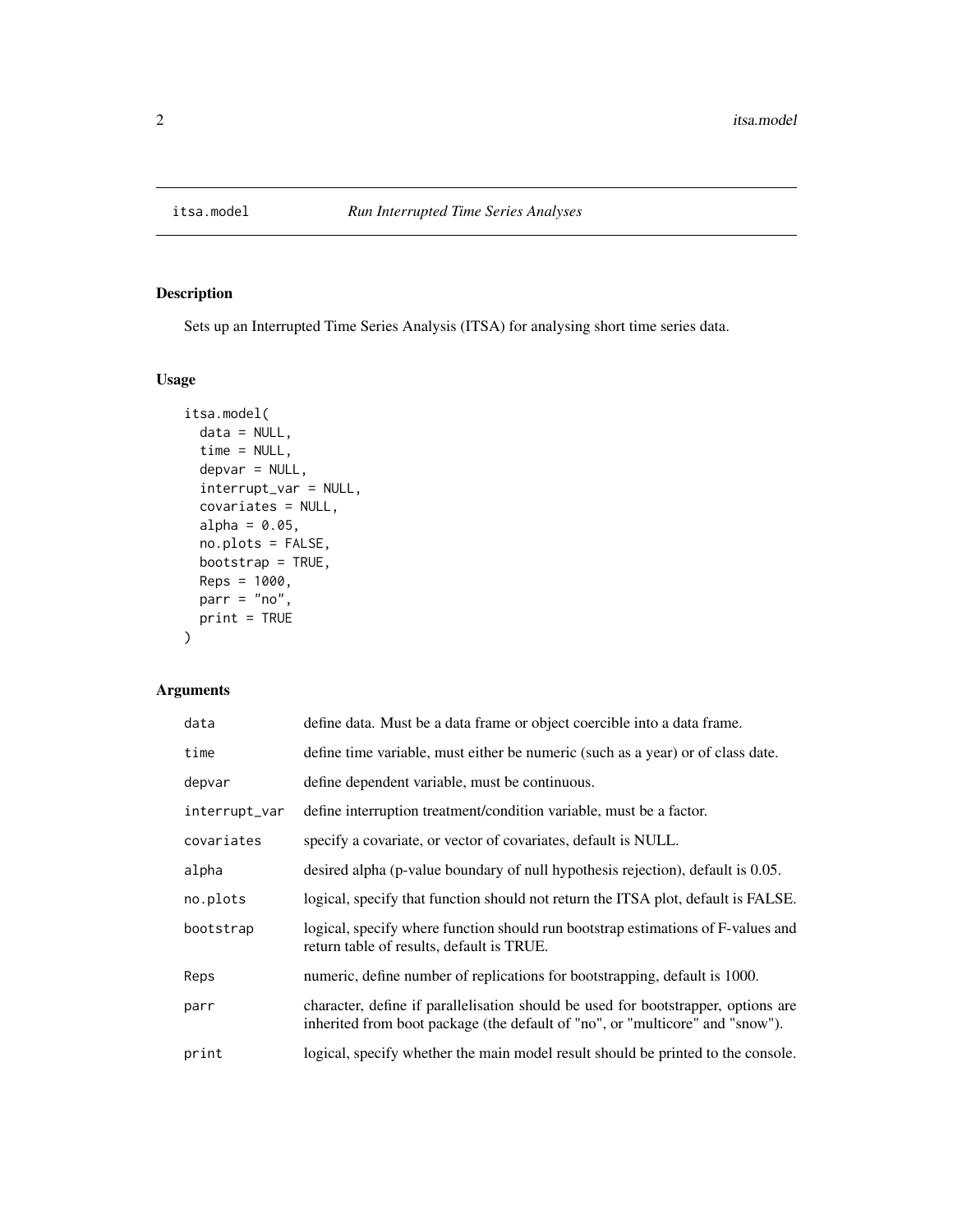#### itsa.model 3

#### Details

This function provides an Interrupted Time Series Analysis (ITSA) model using a variance-centric approach to estimating change in a dependent variable over time.

Using the defined variables, a Type-2 Sum Squares ANCOVA Lagged Dependent Variable model is fitted which estimates the difference in means between interrupted and non-interrupted time periods, while accounting for the lag of the dependent variable and any further specified covariates.

The function includes a bootstrap model, which runs by default. This repeats 1000 replications of the main model with randomly drawn samples. A trimmed median (10 percent removed) F-value is reported and a bootstrapped p-value derived from it. Users may turn off the bootstrapping model, or the number of replications for the bootstrap model to pass through can be altered using the Reps argument.

Variable names must be defined using quotation marks, or their column index number within the data. Any number of covariates can be passed into the covariates argument as a list of vectors (both must be within the same data as the dependent and independent variables).

Also returned as warning messages are the results of ANOVA and residual autocorrelation assumptions check ran in the background, if any are potentially violated. These tests and further postestimation can be done through the itsa.postest function.

Returns to console the results from analysis of variance test, results of the F-value bootstrap model, and a summary of the result (relative to user defined alpha) and any assumption violation warnings. Users may force this return off by declaring print=FALSE in the model arguments.

Further returns a plot to the plot window graphing the dependent variable time series and interruption points. As this is a ggplot2 generated object, users can call the plot and make further customisations to it as an output.

Assigning to an object will return a list of all of the above, plus further tests including a Tukey Honest Significant Differences test, the data and arguments set by the user, a table of time-series group means, the full bootstrap model results and results of assumptions tests, and the full list of residual and fitted values.

If any of data, depvar, interrupt\_var, or time are undefined, the process will stop and an error message will appear.

#### Value

Returns a large list which can be assigned to the global environment, containing results and necessary information for running post-estimation itsa.postest function. It also contains the Time Series Interruption plot (itsa.plot) and bootstrap results, if applied.

#### Examples

```
# Build variables
```

```
year <- c(2001, 2002, 2003, 2004, 2005, 2006, 2007, 2008,
2009, 2010, 2011, 2012, 2013, 2014, 2015, 2016, 2017, 2018)
depv <- c(8.22, 8.19, 8.23, 8.28, 8.32, 8.39, 8.02,
7.92, 7.62, 7.23, 7.1, 7.11, 6.95, 7.36, 7.51, 7.78, 7.92, 7.81)
interruption <- c(0, 0, 0, 0, 0, 0, 1, 1, 1, 1, 1, 1, 1, 1, 0, 0, 0, 0)
cov1 \leftarrow c(3.1, 3.3, 5.1, 5.2, 5.4, 4.5, 4.7, 4.9, 5.3,
```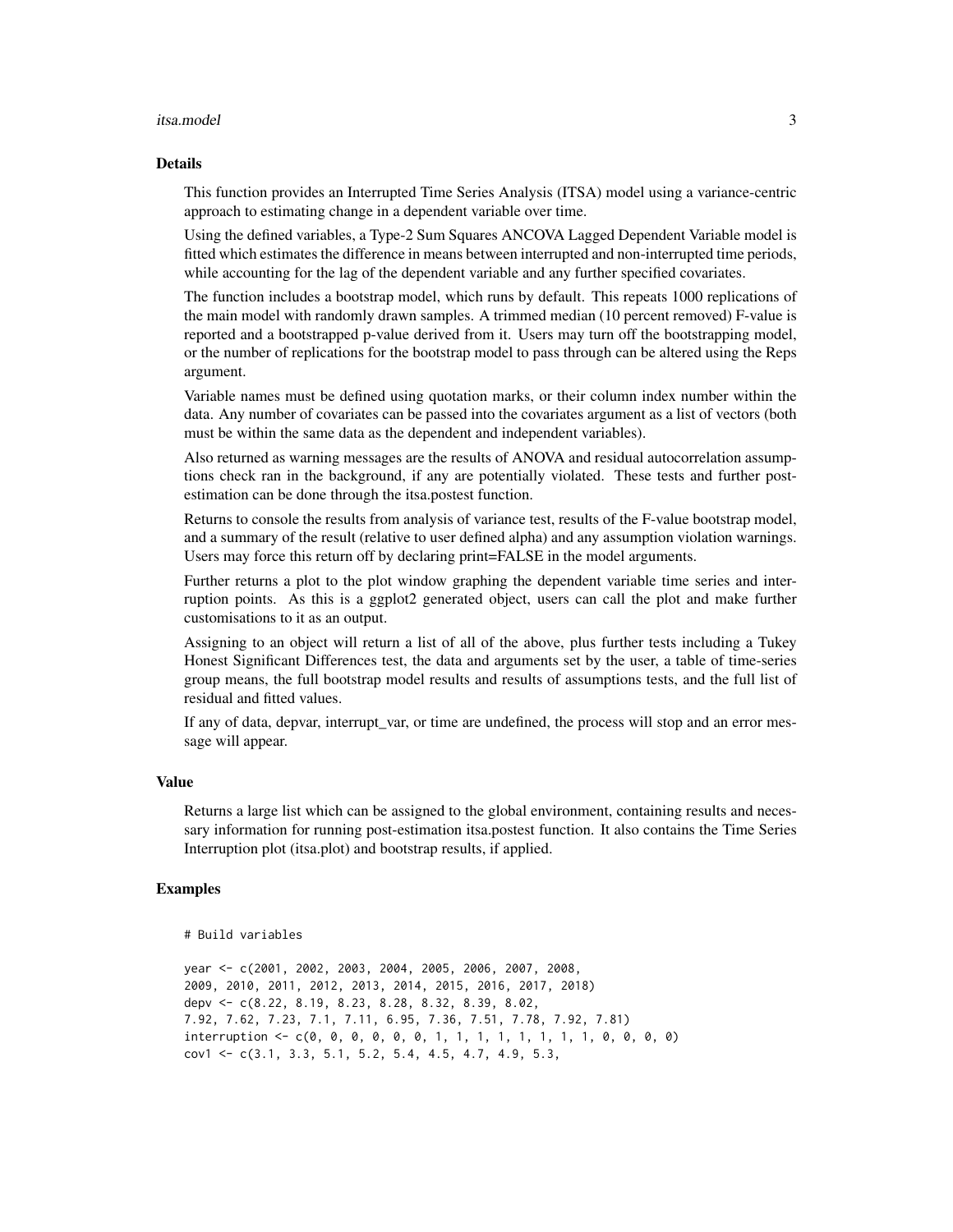```
5.6, 5.8, 6.0, 4.8, 5.2, 4.5, 4.6, 5.1, 4.7)
x <- as.data.frame(cbind(year, depv, interruption, cov1))
# First example model
itsa.model(data=x, time="year", depvar="depv", interrupt_var = "interruption",
alpha=0.05, bootstrap=TRUE, Reps = 250)
# Add a covariate, change alpha to 0.1
itsa.model(data=x, time="year", depvar="depv", interrupt_var = "interruption",
covariates = "cov1", alpha=0.1, bootstrap=TRUE, Reps = 250)
# Force no plots and turn off bootstrap
itsa.model(data=x, time="year", depvar="depv", interrupt_var = "interruption",
covariates = "cov1", alpha=0.1, no.plots=TRUE, bootstrap=FALSE)
# Example of no significant result
itsa.model(data=x, time="year", depvar="cov1", interrupt_var = "interruption",
 alpha=0.05, bootstrap=FALSE)
```
#### itsa.postest *Post-estimating ITSA models*

#### Description

Function to produce post-estimation plots from the itsa.model function.

#### Usage

```
itsa.postest(
 model = NULL,no.plots = FALSE,
 alpha = 0.05,
 bootstrap = TRUE,
 print = TRUE)
```
#### **Arguments**

| model     | define ITSA model results object.                                                             |
|-----------|-----------------------------------------------------------------------------------------------|
| no.plots  | logical, specify whether function should present post-estimation plots (default<br>is FALSE). |
| alpha     | define alpha level for test statistics, default is 0.05.                                      |
| bootstrap | logical, declare if its a model was bootstrapped for plot of these results.                   |
| print     | logical, specify whether the main model result should be printed to the console.              |

<span id="page-3-0"></span>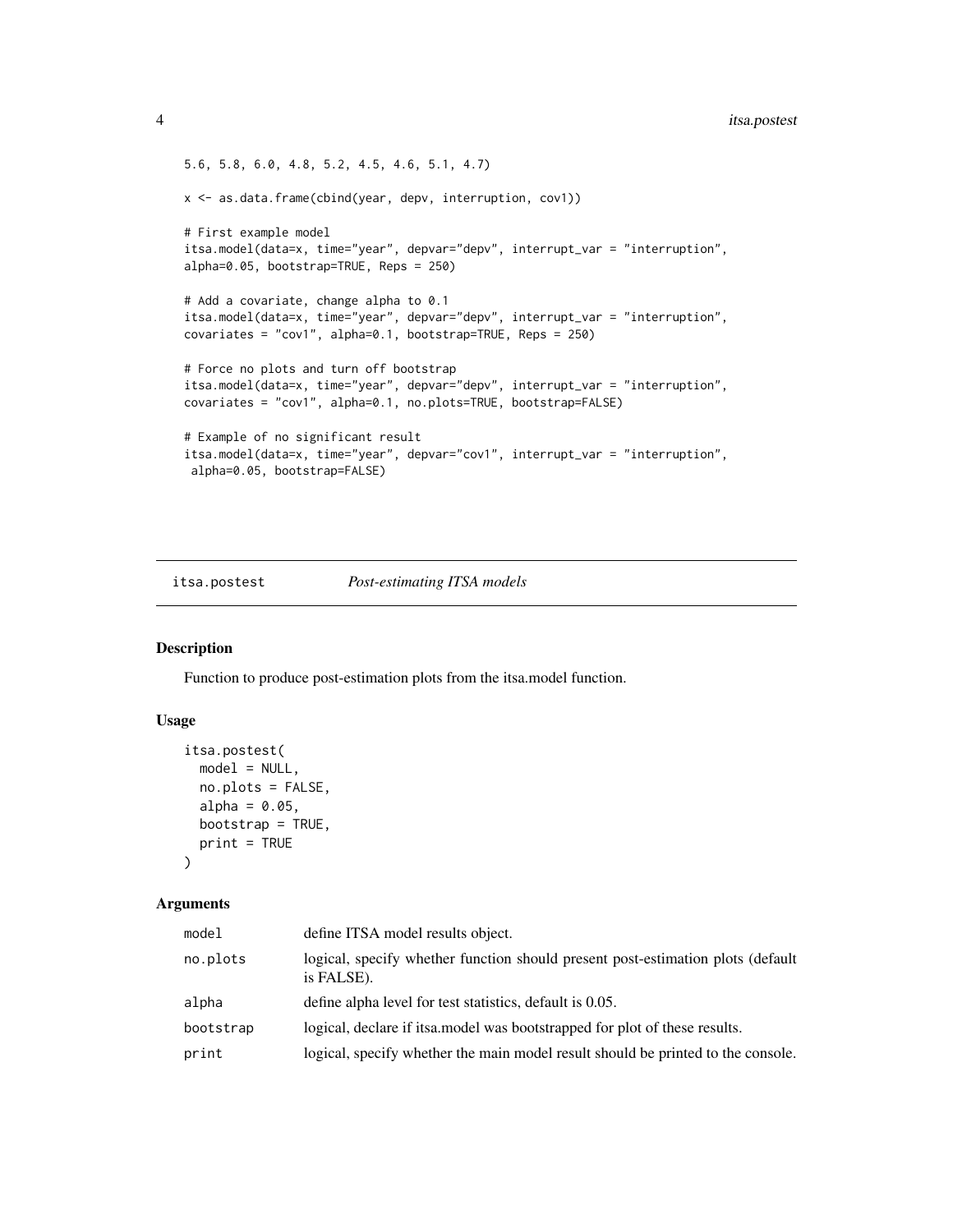#### itsa.postest 5

#### Details

This function runs and reports post-estimation tests on fits from the itsa.model function, and generates four plots.

Main tests are whether two key ANCOVA assumptions are met, and an additional autocorrelation test for the time series framework.

The Shapiro-Wilks test examines the residuals from the fitted model for abnormality. A p-value less than alpha indicates abnormal residuals. In this instance, the user should consider replicating the its.analysis model design using a non-parametric ANCOVA equivalent.

The Levene's Test makes sure that there are equal variances between the treated groups. A p-value less than alpha indicates heterogeneous variances.

A QQ-Norm and Boxplot are generated with the test results overlaid (respectively), with a Residual v Fitted and Autocorrelation Function Plot also generated.

The results of bootstrap estimations in itsa.model will be plotted, unless argument is switched to FALSE. See plot.boot help file for assistance on interpreting these plots.

Default is to generate plots and summary table, but plots may be overridden using no.plots argument.

Default alpha value for post-estimation statistics is 0.05, test results will suggest potential presence of problems at higher values (and also at higher levels relative to a user-defined alpha), but user discretion is needed (examined in tandem with the Residuals v Fitted plot).

See 'itsa.model' documentation for further information.

#### Value

Returns a list containing post-estimation test results and four plots (plus one additional if bootstrapping applied) which are also sent directly to the plot tab.